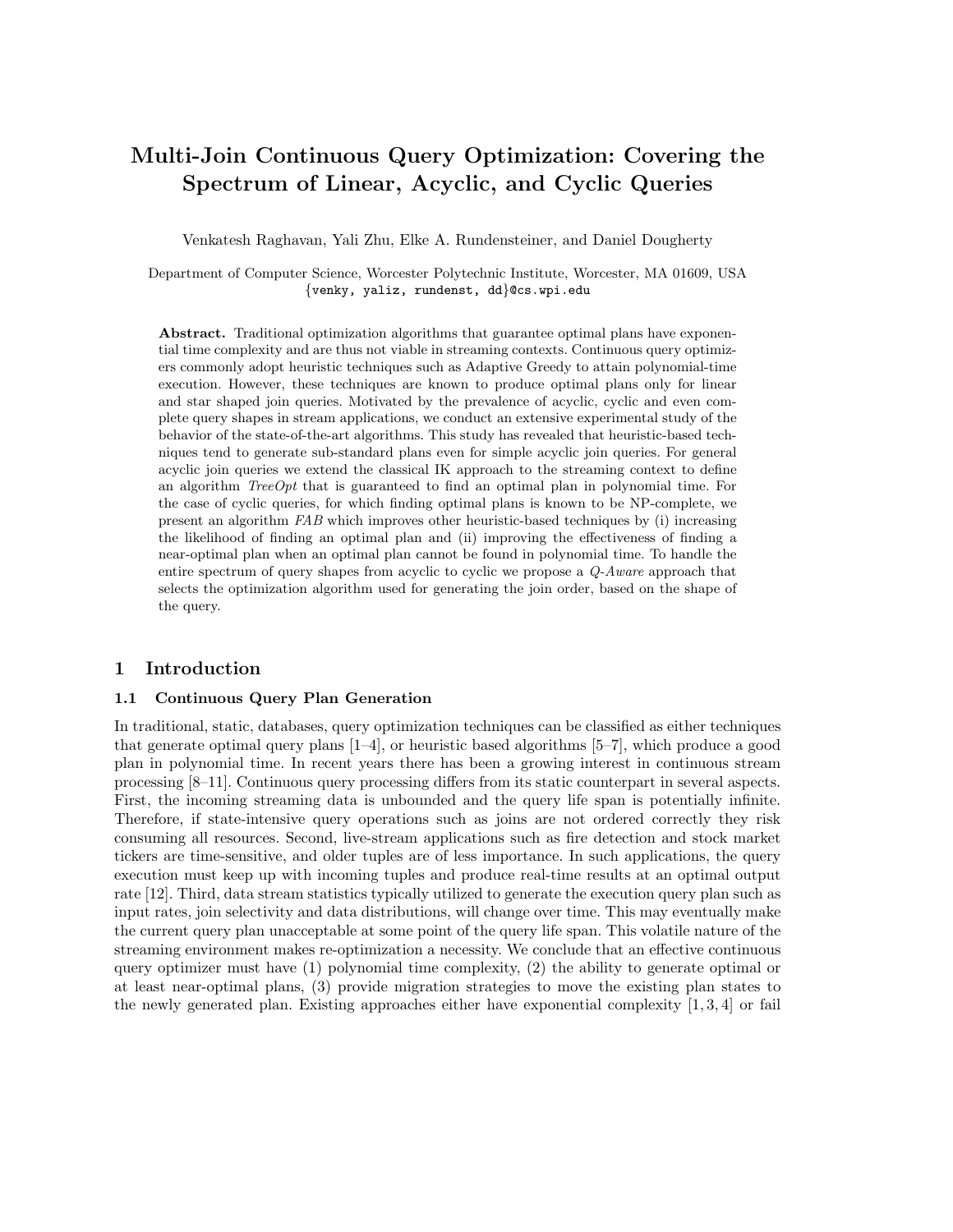to produce an optimal plan. In streaming databases, the typical approach [9, 10, 13, 14] is to use a forward greedy heuristic [3]. Although it was shown in [15] that a greedy approach can perform within a constant factor of optimal, the scope of this analysis was restricted to ordering unary filters over a single stream. Migration strategies proposed by [16] to safely transfer the current suboptimal query plan to the re-optimized query plan can be employed.



Fig. 1. a) NIST Fire Lab - Mobile Home Test Arena, b) Join Graphs for Q1 and Q2

# 1.2 Spectrum of Linear, Acyclic and Cyclic Queries

In any streaming domain many flavors of join graphs from cyclic to acyclic may coexist. As motivation we examine the processing of sensor readings obtained from sensors placed in the mobile home (Figure 1.a) conducted by National Institute of Standards and Technology (NIST) [17]. Each sensor generates a reading feed  $S_i$  made up of tuples that contain the sensor identifier sid, the time stamp of the reading and the actual reading. In addition, each room contains a router  $(R<sub>i</sub>)$  that generates a summarizing stream of all the sensors in its respective room. Fire engineers interested in determining false positive alarms or rogue sensors can submit the following query:

# Query 1 (Q1): A smoke sensor in the bedroom #1 has detected an abnormality. Monitor and compare its behavior with all sensors within the same room.

To evaluate Q1 we must compare the readings of each sensor against the readings of all the sensors in bedroom  $#1$  to identify abnormalities. Such user queries are represented as complete (cyclic) join graphs, as in Figure 1.b. In the same domain, user queries can also correspond to acyclic join graphs. For example, first responders must identify the fire and smoke path in an arena.

Query 2 (Q2): Find the direction and the speed of the smoke cloud caused by the fire generated in bedroom #1.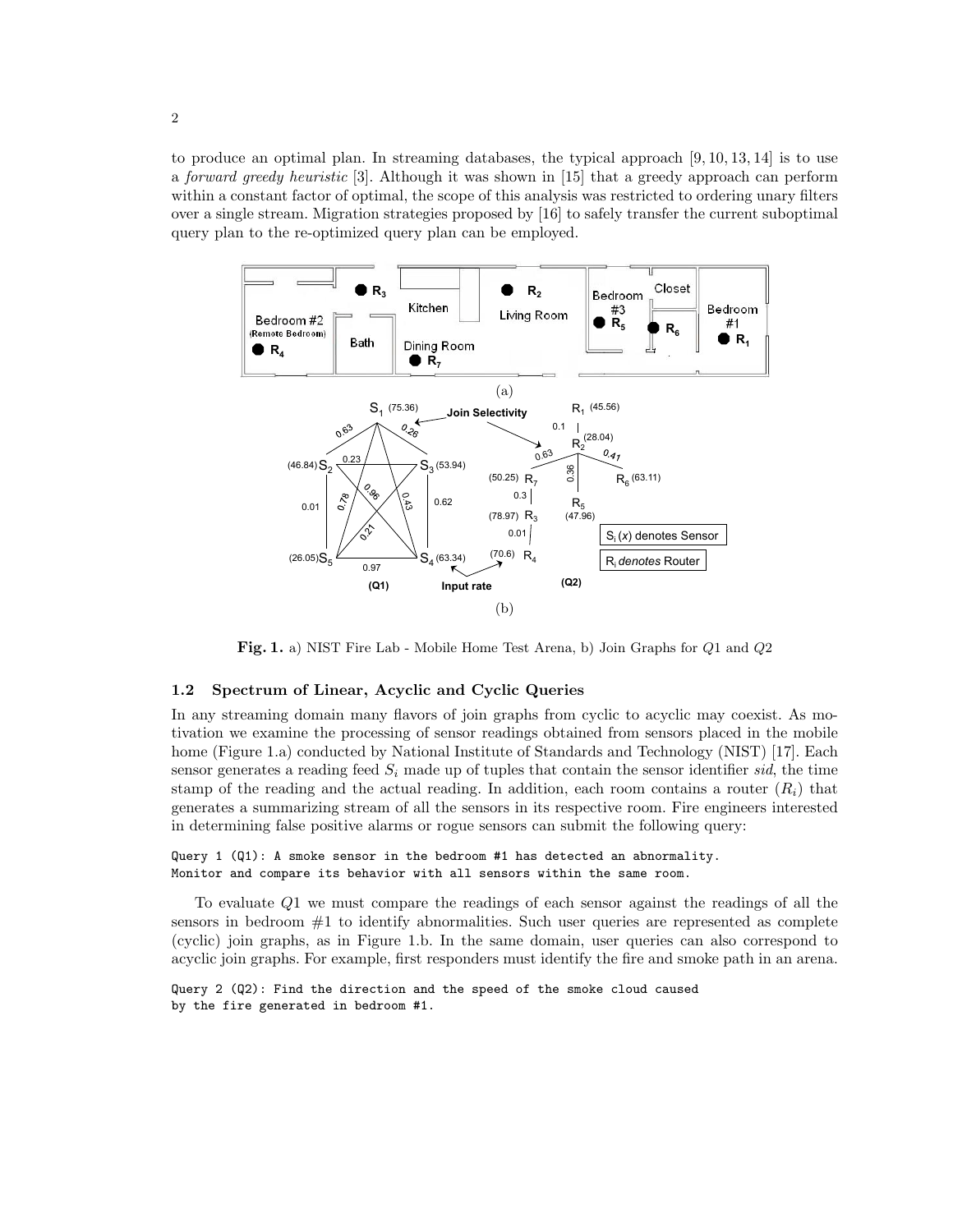The spread of fire and smoke is guided by access paths such as doors and vents. Such queries can be answered by querying the summarized streams from the routers placed in each room. Query Q2 is therefore guided by the building layout, which in Figure 1.b is an acyclic join graph.

# 1.3 Our Contributions

The optimization of cyclic join queries is known to be NP-complete [5]. Even in the case of acyclic join queries, the state-of-the-art techniques [15, 18, 19] used in streaming database systems do not guarantee optimality. In addition, these techniques are insensitive to the shape of user query and so represent a "one-algorithm fits-all" policy. There is a need for a comprehensive approach to handle the entire spectrum of join queries, from acyclic to cyclic in the most effective manner.

In this effort, we begin by studying the performance of the commonly adopted heuristic-based techniques [15,18,19]. These techniques are known to produce sub-standard query plans for general acyclic and cyclic queries and may prove fatal for time-critical applications. More specifically, when handling acyclic queries our experiments demonstrate several cases when these techniques are shown to produce sub-optimal plans that are 5 fold more expensive than their optimal counterparts. In response, we tackle this shortcoming by extending the classical IK algorithm [5] in the streaming context (Section 4). The resulting *Tree Opt* approach while still featuring polynomial time complexity now also guarantees to produce optimal join plans for acyclic continuous join queries, such as Q2.

Subsequently, we focus on query plans represented by cyclic join graphs. Our experiments reveal that when handling cycles, in several cases the popular heuristic-based techniques generate plans that are 15 fold more expensive than their optimal counterpart. Unfortunately, even the adaptation of TreeOpt for cyclic queries is not guaranteed to generate optimal plans. Since the optimization problem in this setting is NP-complete we refine our goals as follows. We ask that our optimizer (i) be polynomial in time complexity, (ii) be able to increase the probability of finding optimal plans, and (iii) in scenarios where an optimal solution cannot be found, the technique should decrease the ratio of how expensive the generated plan is in comparison to the optimal plan. Towards this end, we introduce our Forward and Backward Greedy (FAB) algorithm that utilizes our global impact ordering technique (see Section 5). This can be applied in parallel with the traditional forward greedy approach [3]. Through our experimental evaluation we show that our FAB algorithm has a much higher likelihood of finding an optimal plan than state-of-the-art techniques. In scenarios when an optimal plan cannot be found, FAB is shown to generate plans that are closer to the optimal than those generated by current approaches. Finally, we put the above techniques together into a system that is query shape aware while still having a polynomial time complexity, called the  $Q$ -Aware approach (see Section 6). This technique is equipped to generate the best possible (optimal or a good) plans guided by the shape of the query.

# 2 Background

## 2.1 Continuous Multi-Join Processing

The common practice for executing multi-join queries over windowed streams is by a multi-way join operator called mjoin [18], a single multi-way operator that takes as input the continuous streams from all join participants. See Figure 2.a. Two benefits of mjoin are that the order in which the inputs tuples from each stream are joined with remaining streams can be dynamic, and intermediate tuples are not longer stored, saving space. To illustrate, in Figure 2.b new tuples from  $S_1$  ( $\Delta S_1$  for short) are first inserted into the state of  $S_1$  (denoted as  $ST_{S_1}$ ), then used to probe the state of  $S_4$  ( $ST_{S_4}$ ), and the resulting join tuples then go on to probe  $ST_{S_2}$ , etc. This ordering is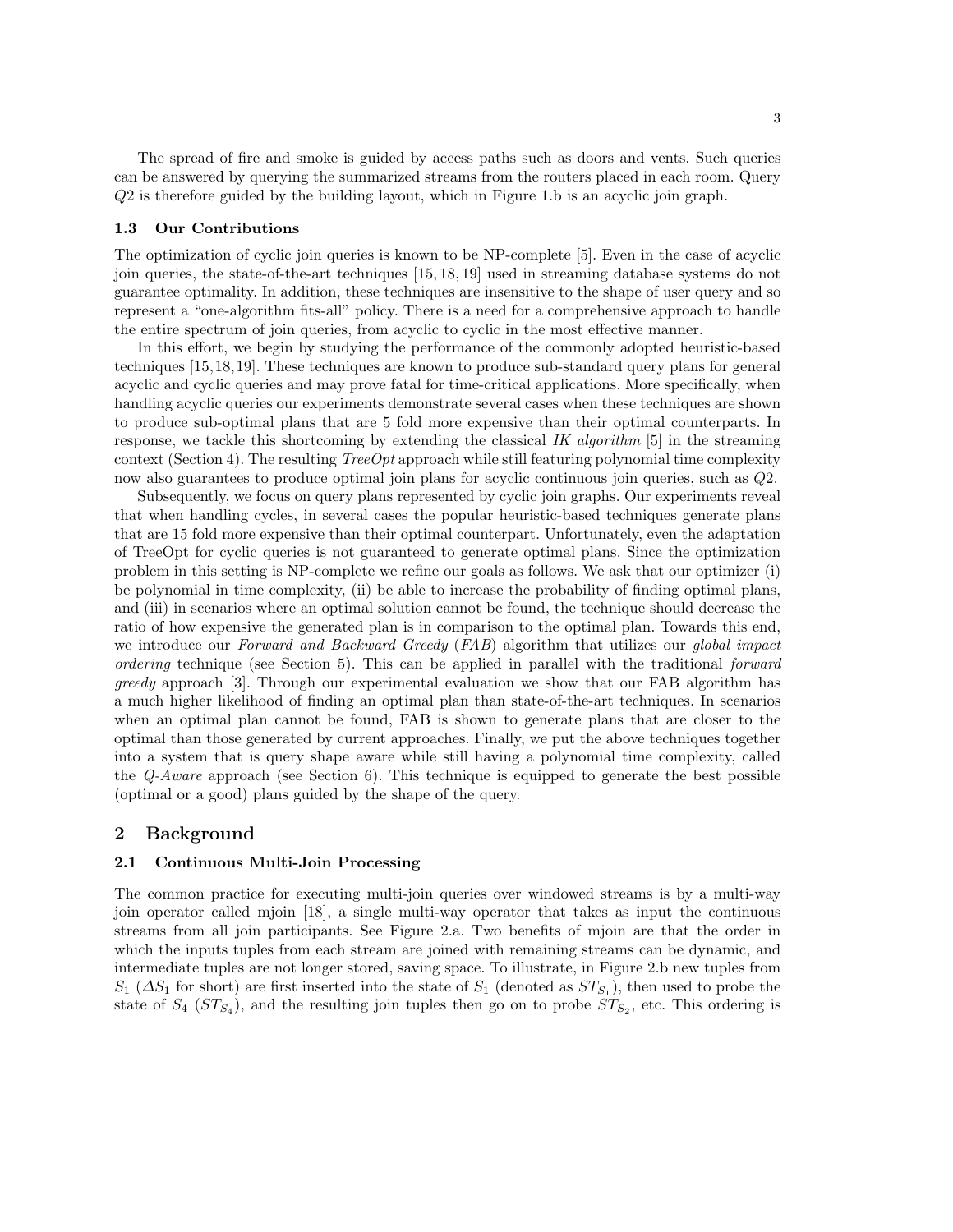called  $S_1$ 's pipeline. The *join graph*  $(JG)$ , as in Figure 1.b, represents a multi-join query along with statistical information such as input rates and selectivities. In this work, we assume independent join selectivities and time window constraints [20, 21].



Fig. 2. a) 5-way Mjoin operator b) Sample join ordering to process new tuples from  $S_1(\Delta S_1)$ 

## 2.2 Cost Analysis

The cost model is based on the commonly used per-unit-time cost metrics [20]. The estimated processing cost of an mjoin is the cumulative sum of the costs to process updates from each of the n input streams.

| Term                                       | Meaning                                                |
|--------------------------------------------|--------------------------------------------------------|
| $\, n$                                     | Number of participant streams                          |
| $\triangle S_i$                            | <i>i</i> th update stream                              |
| $\mathbb{M}_{S_i:1},,\mathbb{M}_{S_i:n-1}$ | Join order (pipeline) for $\triangle S_i$              |
| $\mathbb{M}_{S_i:j}$ or $S_i:j$            | <i>j</i> th stream to join in $\Delta S_i$ 's pipeline |
| $C_{insert}$                               | Cost of inserting a tuple into a state                 |
| $C_{delete}$                               | Cost of deleting a tuple into a state                  |
| $C_{join}$                                 | $\overline{\text{Cost}}$ of joining a pair of tuples   |
| $\lambda_{S_i:i}$                          | Average input rate of stream $S_i : j$                 |
| $\sigma_{S_i:i}$                           | Selectivity for joining stream $S_i : j$               |
| W                                          | Sliding time-based window constraint                   |
| $ST_{S_i}$                                 | Number of tuples in state of stream $S_i$              |

Table 1. Terms Used In The Cost Model

Without loss of generality, we estimate the per-unit-time CPU cost of processing the update from stream  $S_1$ . It is the sum of the costs incurred in inserting the new tuples  $(inset(S_1))$  to its corresponding state  $(ST_{S_1})$ , to purge tuples  $(purge(S_1))$  that fall outside the time-frame  $(W)$  and to probe the states of the participating streams  $(probe(\mathbb{M}_{S_1:1}, \mathbb{M}_{S_1:2}, ..., \mathbb{M}_{S_1:n-1}))$ .

$$
CPU_{S_1} = insert(S_1) + purge(S_1) + probe(\mathbb{N}_{S_1:1}, \mathbb{N}_{S_1:2}, ..., \mathbb{N}_{S_1:n-1})
$$
\n(1)

The cost for inserting new tuples from stream  $S_1$  into the state  $ST_{S_1}$  is  $\lambda_{S_1} * C_{insert}$  where  $C_{insert}$ is the cost to insert one tuple. Tuples whose time-stamp is less than  $(time_{current} - W)$  are purged. Under the uniform arrival rate assumption, the number of tuples that will need to be purged is equivalent to  $\lambda_{S_1}$ . If the cost for deleting a single tuple is given by  $C_{delete}$ , then the purging cost for stream  $S_1$  is  $\lambda_{S_1} * C_{delete}$ . Updates from stream  $S_1$  are joined with the remaining join participants in a particular order as specified by its pipeline  $\mathbb{W}_{S_1:1}, \mathbb{W}_{S_1:2}, \ldots, \mathbb{W}_{S_1: n-1}$ . The cost of joining every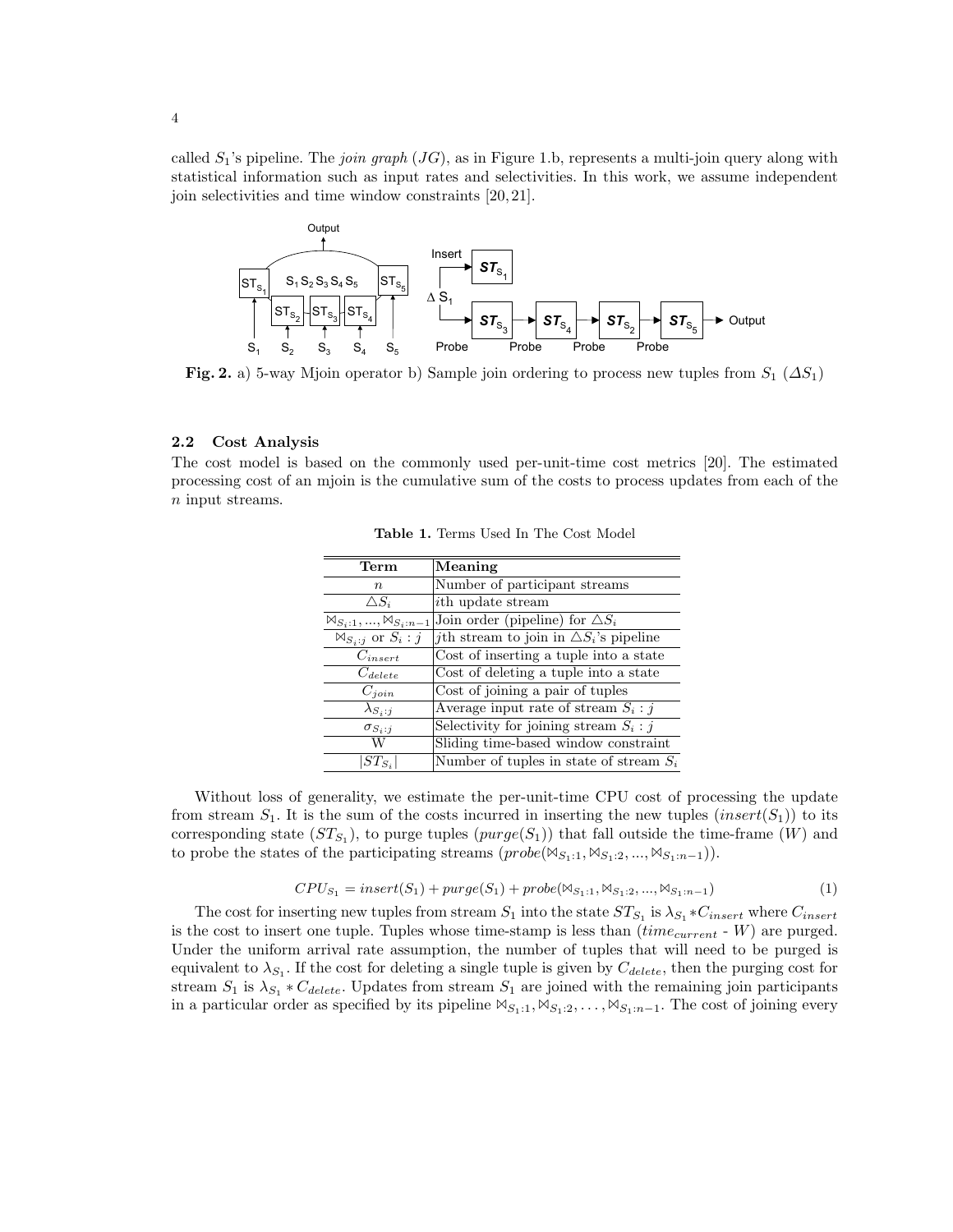new tuple from  $S_1$  with  $\mathbb{M}_{S_1:1} (= S_3)$  is  $\lambda_{S_1} * (\lambda_{\mathbb{M}_{S_1:1}} * W) * C_{join}$ . This is due to the fact that under a constant arrival rate at most  $(\lambda_{\bowtie_{S_1:1}} * W)$  tuples exist in the state of  $\lambda_{S_1:1}$  stream which will join with the new updates from  $S_1$ . Now, the resulting tuples  $(\lambda_{S_1} * (\lambda_{\mathbb{M}_{S_1,1}} * W) * \sigma_{\mathbb{M}_{S_1,1}})$  probe the state of  $\mathbb{M}_{S_1:2}$  and so on. Thus the total update processing cost is:

$$
CPU_{S_1} = \lambda_{S_1} * C_{insert} + \lambda_{S_1} C_{delete} + \lambda_{S_1} * (\lambda_{\bowtie_{S_1:1}} * W) * C_{join}
$$
  
+  $(\lambda_{S_1} * [\lambda_{\bowtie_{S_1:1}} * W] * \sigma_{\bowtie_{S_1:1}}) * (\lambda_{\bowtie_{S_1:2}} * W) * C_{join} + ....$   
=  $\lambda_{S_1} [C_{insert} + C_{delete} + (\sum_{i=1}^{n-1} [\prod_{j=1}^{i} \lambda_{\bowtie_{S_1:j}} * \sigma_{\bowtie_{S_1:j-1}}] * W^i * C_{join})]; where \sigma_{i:0} = 1.$  (2)

It follows that the CPU cost for any n-way mjoin is:

$$
CPU_{mjoin} = \sum_{k=1}^{n} (\lambda_{S_k} [C_{insert} + C_{delete} + \sum_{i=1}^{n-1} [\prod_{j=1}^{i} \lambda_{\bowtie_{S_k:j}} \sigma_{\bowtie_{S_k:j-1}}] W^{i} C_{join})])
$$
(3)

where k is the number of streams in the mjoin, while i and j are the index over the pipeline.

# 3 Assessment of Popular Optimization Algorithms

#### 3.1 Dynamic Programming Techniques For Ordering MJoin

The classical bottom-up dynamic programming algorithm due to Selinger [1] is guaranteed to find an optimal ordering of  $n$ -way joins over relational tables, and can easily be adopted for mjoin ordering (DMJoin). The aim of the algorithm to find the join order that produces the least number of intermediate tuples. This is consistent with the CPU cost model described in Equation 3. To illustrate, consider our query  $Q1$  (as depicted in Figure 1.b) and the processing of the new tuples from stream  $S_1$ . In the first iteration, the algorithm computes the cost of all join subsets with  $S_1$  and one other stream. For example,  $\{S_1, S_2\}$ ,  $\{S_1, S_3\}$ , etc., are each considered. Next, the algorithm considers all subsets having  $k = 3$  streams and  $S_1$  being one of those streams. In the kth iteration  $\binom{n-1}{k-1}$  join pairs need to be maintained. For each of these subsets there can be  $k-1$  ways of ordering. Several extensions to this core approach have been proposed [3, 4] along with better pruning techniques [2, 22] have been designed. However, their exponential time complexity makes them not viable for streaming databases.

## 3.2 Forward Greedy Algorithm

In the streaming context, it is a common practice to adopt some variations of the forward greedy algorithm [3] to order mjoins  $[15, 18, 19]$ , here called F-Greedy. In each iteration, the candidate that generates the smallest number of intermediate tuples is selected as the next stream to be joined.

For Q1 (Figure 1.b), in the first iteration the algorithm computes the cost incurred by new tuples from  $S_1$  joining with the remaining streams. For example, stream  $S_3$  generates 75.36∗53.94∗0.26 ≈ 1057 tuples/sec, while with stream  $S_5$  is  $75.36 * 26.05 * 0.78 \approx 1531$  tuples/sec. Since  $S_3$  produces the smallest number of intermediate results, it is chosen for joining first  $S_1$ 's pipeline and so on. F-Greedy returns the plan  $S_1 \bowtie S_3 \bowtie S_5 \bowtie S_2 \bowtie S_4$  which generates  $\approx 7212$  intermediate tuples per sec. For comparison, the optimal plan for processing input tuples from  $S_1$  is  $S_1 \bowtie S_5 \bowtie S_2 \bowtie S_3 \bowtie S_4$ which generates  $\approx 3629$  intermediate tuples per second. Therefore, F-Greedy plan is 2 fold more expensive than the optimal plan generated by DMJoin.

Time complexity to generate a query plan that processes the new tuples from an input stream is  $\mathcal{O}(n^2)$ . Therefore, the time complexity for ordering an *n*-way mjoin operator is  $\mathcal{O}(n^3)$ .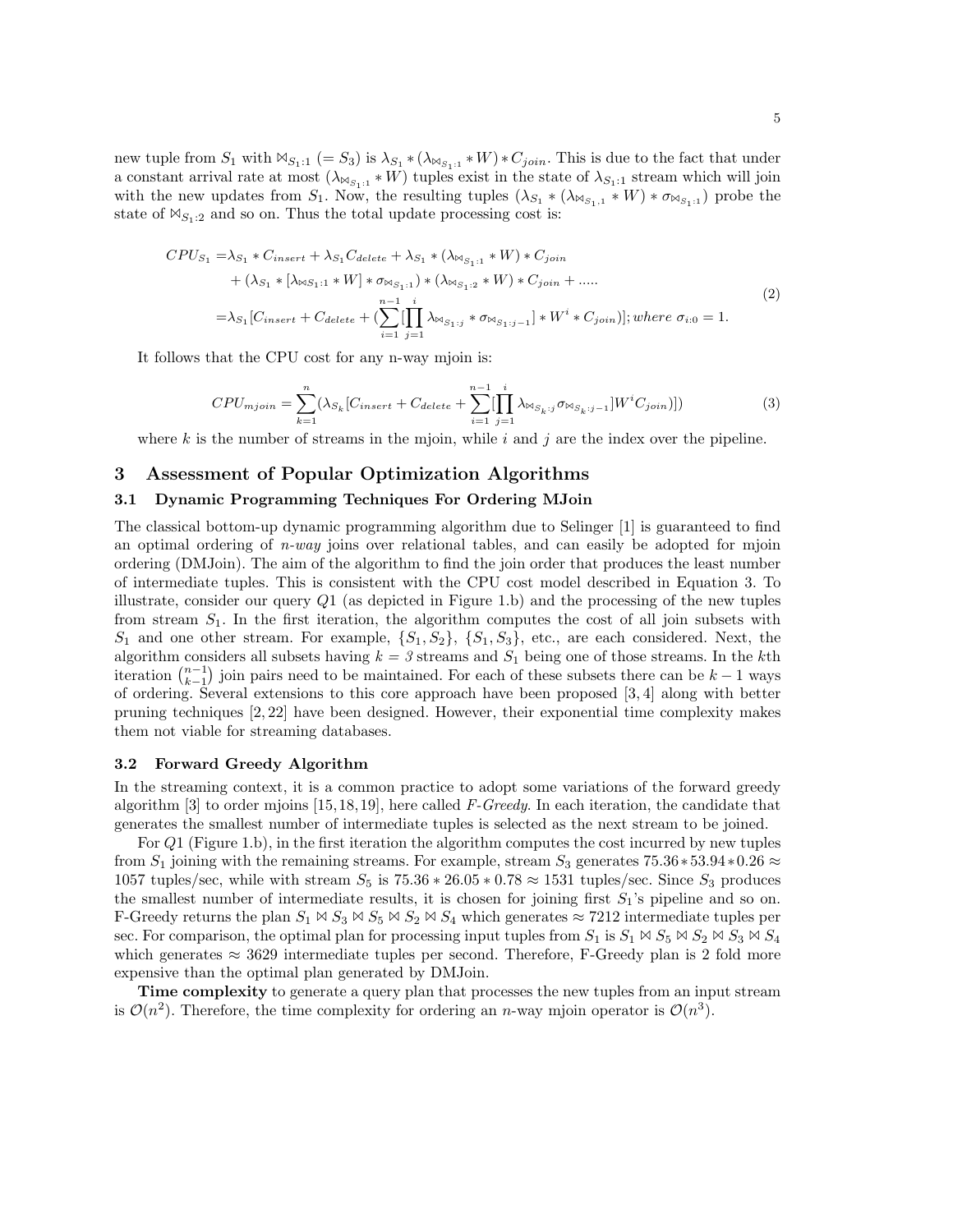

Fig. 3. Forward Greedy Algorithm

## 3.3 Experimental Evaluation

Environment. Our experiments were conducted on a 3.0 GHz 4 Intel machine with 1 GB memory. We executed the generated plans on the CAPE continuous query engine [10] to verify the cost model and record the execution time. All algorithms where implemented in Java 1.5.

Experimental Setup. In line with state-of-the-art techniques [23, 24] we use synthesized data to control the key characteristics of the streams namely input rate and selectivites between streams. More importantly, to assure statistical significance of our results and scopes of applicability we work with wide variations of settings as elaborated below. The setup included varying the number N of streams from 3 to 20. For each N, we randomly generate: 1) the input rate for each stream [1–100] tuples/sec, and 2) the join selectivities among the streams. For each N, we repeat this setup process 500 times. Therefore we have a total of  $(20-3+1) * 500 = 9000$  different parameter settings.



Fig. 4. F-Greedy vs. DMJoin: (a) Plan Generation Time; (b) % of Optimal Plans Generated by F-Greedy; (c) General Acyclic Join Graph; (d) Complete Join Graph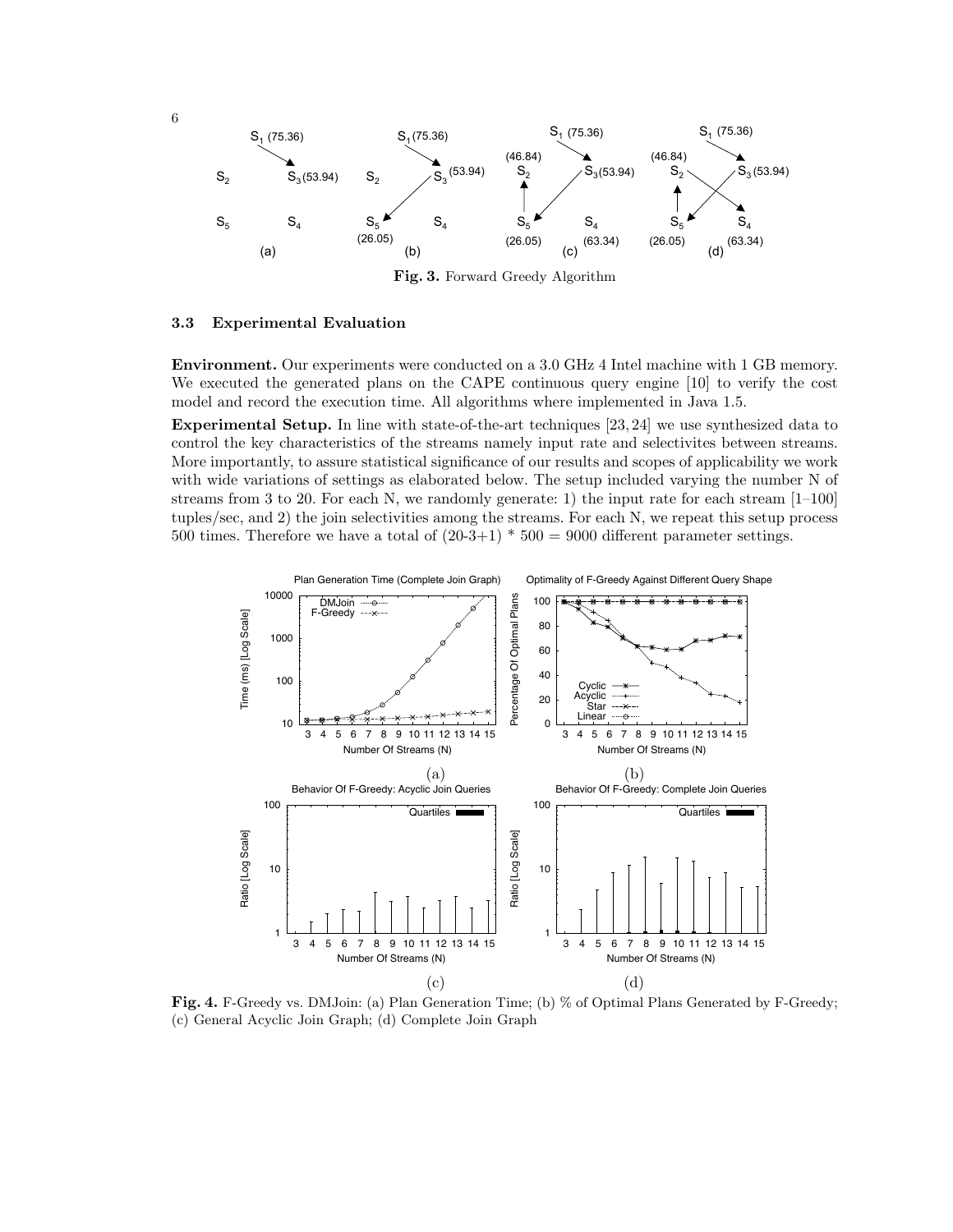Objectives. First, we compare time needed by the algorithm to generate a plan. Second, we measure the effectiveness measured as  $\%$  of runs<sup>1</sup> of each algorithm to produce an optimal plan. Third, we compare the plan produced by heuristic-based algorithm against the optimal plan returned by DMJoin. Lastly, we observe the effectiveness of generating optimal plans as well as how expensive non-optimal plans can be for a diversity of join graph shapes.

Evaluation of Popular Algorithms. We begin by comparing the time needed to generate a plan by F-Greedy vs. DMJoin. The plan generation time for each distinct N is the average time over 500 distinct runs. As it is well known, Figure 4.a re-affirms the exponential nature of DMJoin. Next, we study the capability of F-Greedy to generate optimal plans for different query plan shapes. We achieve this by comparing the cost of plans generated by F-Greedy to those generated by DMJoin. As in Figure 4.b F-Greedy generates optimal plans for linear and star-shaped join queries. However, for general acyclic and cyclic join queries, F-Greedy generates substandard plans for many settings. Next, to provide a deeper understanding of the behavior of F-Greedy when applied to general acyclic and cyclic join queries, we compute the ratio of the average number of intermediate results generated by plans produced by heuristic-based algorithm against those generated by optimal plan. A ratio  $= 1$  is ideal since it reflects that F-Greedy plan generates the same number of intermediate results and therefore have similar CPU costs. Figures 4.c and 4.d confirms that F-Greedy could potentially generate plans that are many fold more expensive than the optimal plan, thereby triggering reoptimization sooner.

# 4 The TreeOpt Algorithm

In the previous section, F-Greedy is shown to generate substandard plans even for acyclic join queries. We now extend the *classical IK algorithm*  $[5]$  to solve the optimal ordering of acyclic queries, called *TreeOpt*. [5] has been largely ignored in the streaming context. To illustrate the main intuition of this approach let us consider acyclic join graphs such as Q2 (Figure 1.b) and the processing of new tuples from stream  $S_i$ . The join graph can now be viewed as a directed tree with  $S_i$  as its root. The aim is to transform this tree into a chain (representing the join order) with  $S_i$  as its root. However, a directed tree can be composed of vertexes linked as a chain or as wedges (two or more children). If this directed tree is a chain, then the chain hierarchy dictates the join order. When this directed tree is not a chain, then TreeOpt starts the optimization from its leaves. Each vertex  $(S_r)$  is assigned a rank (defined later). If a parent vertex  $S_q$  has a greater rank than that of its child vertex  $S_r$ , then the two vertexes are merged into one with the name  $S_qS_r$  and their rank is calculated. The merging of unordered vertexes ensures that the structural information of the query is not lost. For example,  $S_q$  is always joined before  $S_r$ . To transform a wedge into a chain, we merge all the children of a vertex into a single chain arranged in ascending order by their respective rank.

Next, we show that the cost model, as in Section 2.2, satisfies the Adjacent Sequence Interchange (ASI) property of [5] and thereby is guaranteed to generate an optimal plan for acyclic join graphs. Consider a given acyclic join graph JG and a join sequence  $\zeta = (\mathbb{M}_{S_1:0}, ..., \mathbb{M}_{S_1:n-1})$  starting from input  $S_1$ . By Equation 2 the total CPU cost of this sequence is:  $CPU_{S_1} = \lambda_{S_1}$  [ $C_{insert} + C_{delete}$ + ( $\sum_{i=1}^{n-1} \prod_{j=1}^i \lambda_{\bowtie_{S_1:j}} * \sigma_{\bowtie_{S_1:j-1}}$ ) \*  $W^i * C_{join}$ ). The terms  $\lambda_{S_1}(C_{insert} + C_{delete})$  and  $C_{join}$  are order-independent, and are therefore ignored. The order-dependent part of  $CPU_{S_1}$ , that is,  $\sum_{i=1}^{n-1}$  $\left[\prod_{j=1}^i \lambda_{\bowtie_{S_1:j}} * \sigma_{\bowtie_{S_1:j-1}}\right] * W^i$  can be defined recursively as below (similar to [5]):

 $\overline{1}$  A run is defined as a unique assignment of input rates and selectivities in a join graph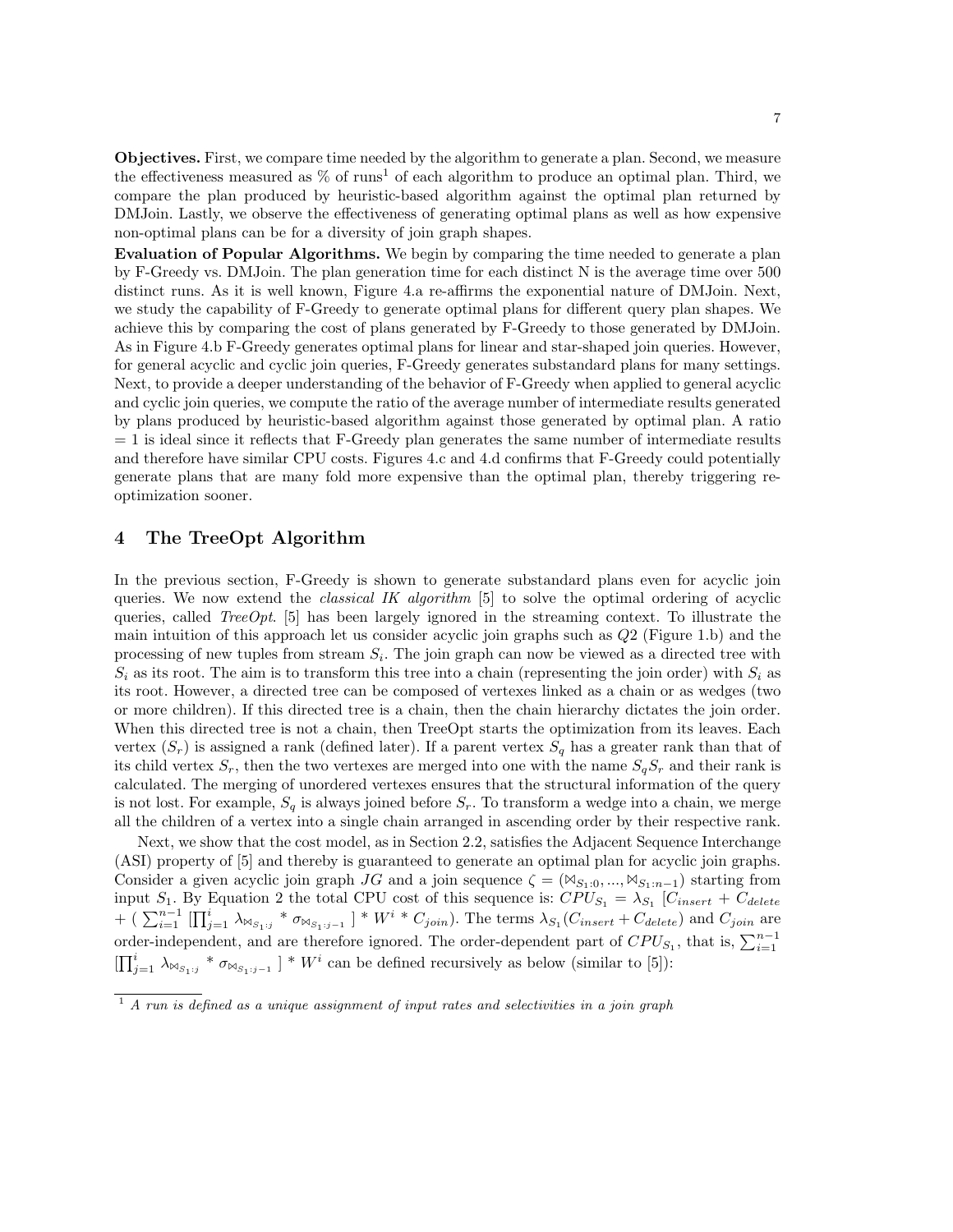| $C(\Lambda)=0$                                                                   | Null sequence $\Lambda$ .                                                                                                                                 |
|----------------------------------------------------------------------------------|-----------------------------------------------------------------------------------------------------------------------------------------------------------|
| $C(S_1) = 0$                                                                     | Starting input stream.                                                                                                                                    |
| $C(\boxtimes_{S_1:i})=\lambda_{\boxtimes_{S_1:i}}\sigma_{\boxtimes_{S_1:i}}W$    | Single input $S_i(i>1)$ .                                                                                                                                 |
|                                                                                  | $C(\zeta_1\zeta_2) = C(\zeta_1) + T(\zeta_1)C(\zeta_2)$ Sub-sequences $\zeta_1$ and $\zeta_2$ in join sequence $\zeta$ .                                  |
| where $T(*)$ is defined by:                                                      |                                                                                                                                                           |
| $T(A)=1$                                                                         | Null sequence $\Lambda$ .                                                                                                                                 |
| $T(S_1) = \lambda_{S_1}$                                                         | Starting input stream.                                                                                                                                    |
| $T(\mathbb{M}_{S_1:i})=\sigma_{\mathbb{M}_{S_1:i}}\lambda_{\mathbb{M}_{S_1:i}}W$ | Single input $S_i(i>1)$ .                                                                                                                                 |
|                                                                                  | $T(\zeta_1) = \prod_{k=i}^j (\sigma_{\bowtie_{S_1:k}} \lambda_{\bowtie_{S_1:k}} W)$ Subsequence $\zeta_1 = (\bowtie_{S_1:i}, \ldots, \bowtie_{S_1:j-1}).$ |

Each node  $S_q$  is marked by the rank,  $rank(S_q) = (T(S_q) - 1)/C(S_q)$ , where  $C(S_q)$  and  $T(S_q)$ are defined as above. This modified cost model satisfies the Adjacent Sequence Interchange (ASI) property [5] and therefore is guaranteed to produce an *optimal join order* for acyclic graphs.



Fig. 5. a) Weighted Join Graph, b) Minimum Spanning Tree c) Rooted Tree for input  $S_1$ 

Handling Cycles in TreeOpt: For the problem of optimizing cyclic join graphs the strategy is to first transform the graph into some acyclic graph and then apply TreeOpt. The aim now is to construct a good acyclic graph. Note that when ordering the pipeline of a given stream  $S_i$ , the goal is to reduce the number of intermediate tuples. Therefore, we propose to generate a *minimal* spanning tree (MST), where the weight of an edge connecting two vertexes  $S_i$  and  $S_j$  is computed as  $\lambda_{S_i} * \lambda_{S_j} \sigma_{S_i S_j}$ . In the static database context, [25] proposed a similar heuristic accounting for the cost of disk accesses. Tree  $Opt$  is then applied to produce an optimal ordering for this MST.



Fig. 6. Finding the Optimal Join Ordering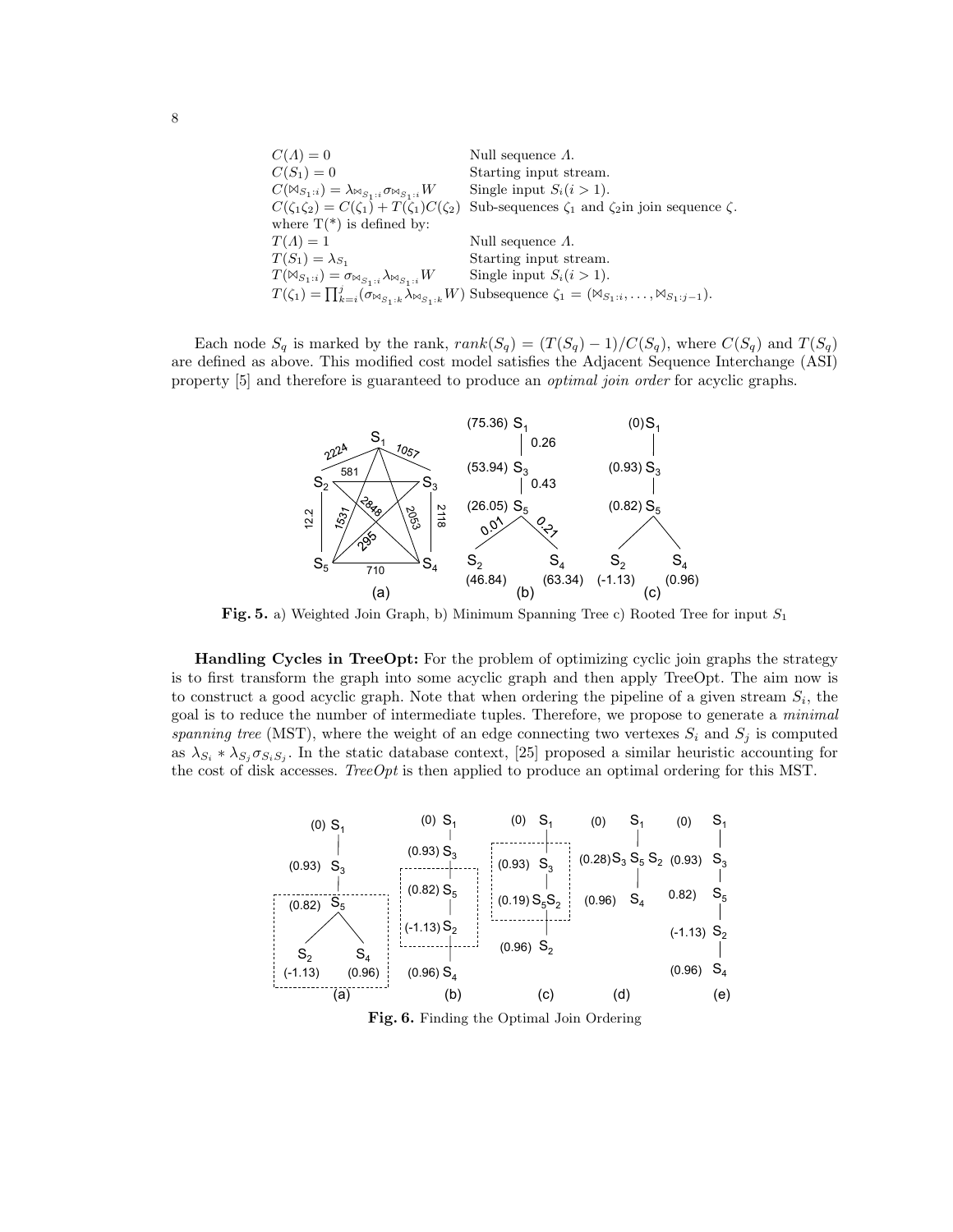Example: For the weighted cyclic join graph in Figure 5.a we generate the MST shown in Figure 5.b and then compute the rank for each node  $S_q$ . We traverse the rooted tree (Figure 6.a) bottom up.  $S_5$  is the first node with more than one child and we check to see if all of its children's branches are ordered by non-decreasing ranks. We then merge the children's nodes into one sequence by the ascending order of their ranks as in Figure 6.b. The resulting chain is not ordered since  $rank(S_2) < rank(S_5)$  and so we merge nodes  $S_5$  and  $S_2$ , and recompute the rank for the merged node  $S_5S_2$  (Figure 6.c). As a final step, we expand all combined nodes. The resulting sequence is the optimal join for the MST shown in Figure 5.b.



Fig. 7. a) % of Optimal Plans b) Execution Time c) Comparison: TreeOpt vs. DMJoin

**Time Complexity:** For a join graph with *n* vertexes, it takes  $\mathcal{O}(n^2 \log(n))$  to find a minimum spanning tree. Ordering an input stream takes  $\mathcal{O}(n \log(n))$ . Therefore, TreeOpt has a time complexity of  $\mathcal{O}(n^2 \log(n))$  for ordering an *n*-way mjoin.

Evaluation of The TreeOpt Algorithm. Figure 7.a depicts the percentage of runs in which TreeOpt generates an optimal plan. Note that all lines in Figure 7.a except for the cyclic case overlap fully. That is, TreeOpt generates an optimal plan for any acyclic join query as expected and has faster plan generation time than F-Greedy (as in Figure 7.b). Clearly, this is a win-win solution for acyclic join queries. However, for the cyclic queries we observe in Figure 7.b that the ability of  $TreeOpt$  to generate an optimal plan rapidly goes down to zero. A closer investigation of the distribution of generated plan costs reveals that in most cases the upper-quartile (top 75%) of generated plans are  $\approx 2.5$  fold more expensive than the optimal plan generated by the DMJoin. Additionally, we note in Figure 7.c that there are many cases when  $TreeOpt$  performs unacceptably, sometimes 50 fold or worse depending on the MST considered.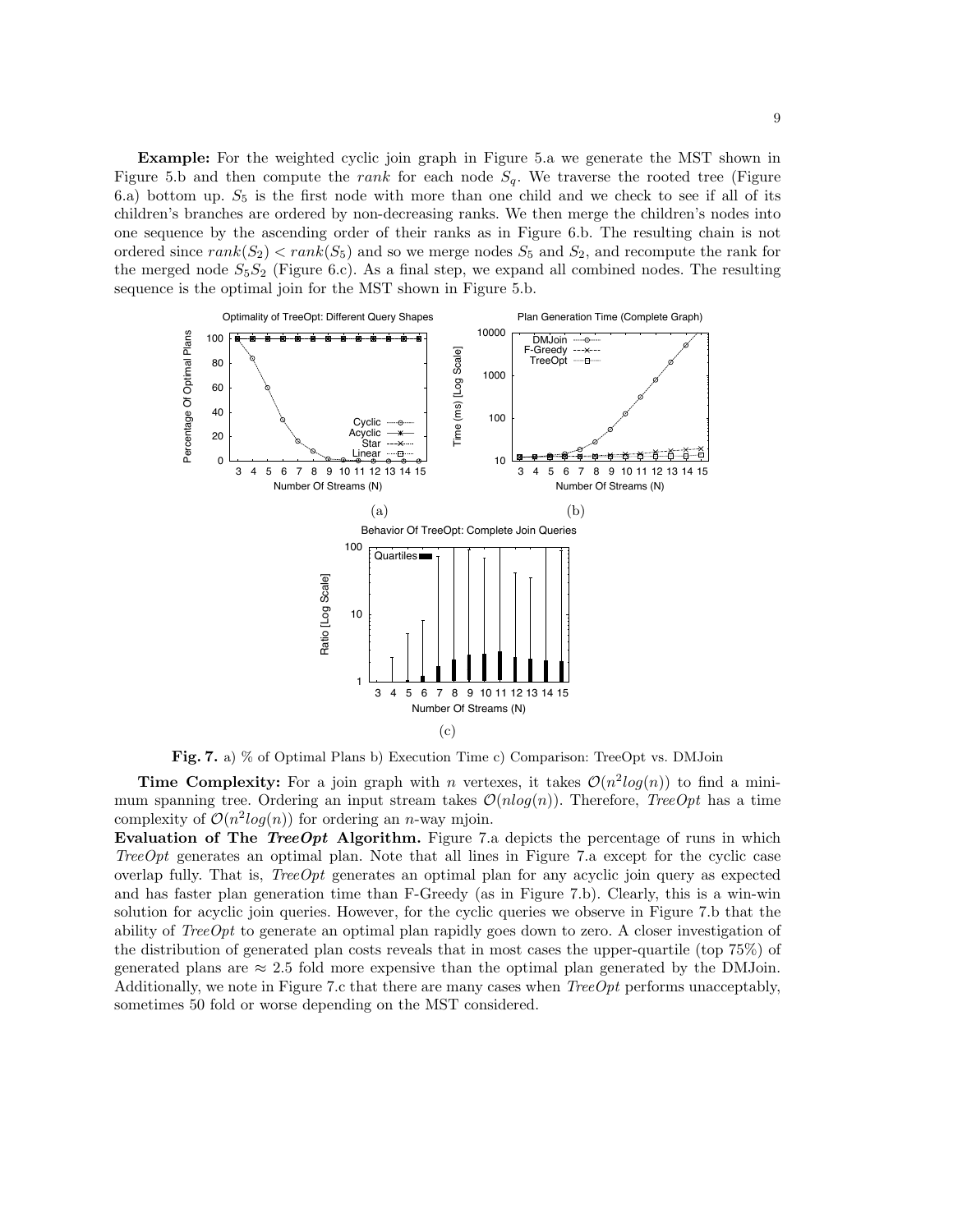Summarizing: *TreeOpt* generates optimal plans for any acyclic join graph in polynomial time, while the widely used F-Greedy [15, 18, 19] often produces sub-standard plans. However, for cyclic join queries, where neither offer any guarantees on optimality, F-Greedy outperforms  $TreeOpt$ .

# 5 The FAB Algorithm

We now present our *Forward and Backward greedy* (*FAB*) algorithm. The F-Greedy algorithm incrementally picks the next best stream and is therefore too greedy at the early stages of optimization. In Figure 3, during the first iteration F-Greedy chooses  $S_3$  as it generates the fewest number of join results. However,  $S_3$  has a higher input rate, and its join selectivities with the remaining streams are greater than  $S_5$ . This early greedy decision affects the total plan cost by producing more intermediate tuples in comparison to the case when  $S_2$  is chosen. By contrast, our FAB approach uses a *global impact-based ordering*, in which we explore the global impact of each stream and place the most expensive streams as the last candidate to join.

| <b>Algorithm 1</b> GImpactOrdering(Graph JG, Stream $S_{start}$ )                      |  |  |  |  |
|----------------------------------------------------------------------------------------|--|--|--|--|
| <b>Input:</b> Join Graph, JG of streams $\{S_1, , S_n\}$ ; Start stream, $S_{start}$   |  |  |  |  |
| <b>Output:</b> Query Plan <i>cPlan</i> for $\triangle S_{start}$                       |  |  |  |  |
| 1: for $i = n$ to 2 do                                                                 |  |  |  |  |
| 2:<br>impact $=\infty$                                                                 |  |  |  |  |
| for each vertex $S_q \in \{S_1, , S_n\}$ and $S_q \neq S_{start}$ do<br>3:             |  |  |  |  |
| <b>if</b> GlobalImpact( <i>JG</i> , $S_a$ ) < impact then<br>4:                        |  |  |  |  |
| impact = GlobalImpact( <i>JG</i> , Node $S_q$ ); nextCandidate = $S_q$<br>5:           |  |  |  |  |
| $cPlan$ = nextCandidate $\bowtie$ cPlan; Remove nextCandidate from JG<br>6:            |  |  |  |  |
| 7: cPlan = $R_{start} \bowtie cPlan$                                                   |  |  |  |  |
| 8: return cPlan                                                                        |  |  |  |  |
| 9: procedure GlobalImpact(JoinGraph JG, Stream $S_{curr}$ )                            |  |  |  |  |
| 10: impact $= 1$ ;                                                                     |  |  |  |  |
| 11: for each $S_x \in \{S_1, , S_n\}$ and $S_x \neq S_{curr}$ do                       |  |  |  |  |
| impact = impact * $\lambda_{S_x}$<br>12:                                               |  |  |  |  |
| for each $S_y \in \{S_1, , S_n\}$ and $S_y \neq S_{curr}$ and $S_y \neq S_x$ do<br>13: |  |  |  |  |
| impact = impact * $\sigma_{S_xS_y}$<br>14:                                             |  |  |  |  |
| 15: return impact                                                                      |  |  |  |  |

The global impact metric used by FAB is listed in Algorithm 1 (Line 12). The global impact of stream  $S_q$  ( $S_q \in S$  and  $S_q \neq S_{start}$ ) is the product of the arrival rates of all remaining streams and the join selectivities not related to  $S_q$ . The intuition here is that if a stream,  $S_q$ , has the least impact, i.e., high input rate and poor selectivities, then the generated plan will be the most expensive. Following this principle, FAB starts by picking the candidate that has the least impact and places it as  $\mathbb{N}_{S_{start}:n-1}$ . Next, we remove this candidate stream from the join graph and proceed to determine the next-to-last stream to join in the update pipeline of stream  $S_{start}$ . This process is done iteratively until all  $n-1$  positions in the pipeline are filled. Our FAB approach makes use of the *global impact ordering* in unison with the F-Greedy to generate optimal plans for ordering multi-join queries.

**Time complexity:** The global impact ordering has a complexity of  $\mathcal{O}(n^2)$ . Therefore, the time complexity to order the pipeline for processing new tuples from a single stream by FAB is  $\mathcal{O}(n^2)$ ; thus, ordering an *n*-way mjoin operator has complexity  $\mathcal{O}(n^3)$ .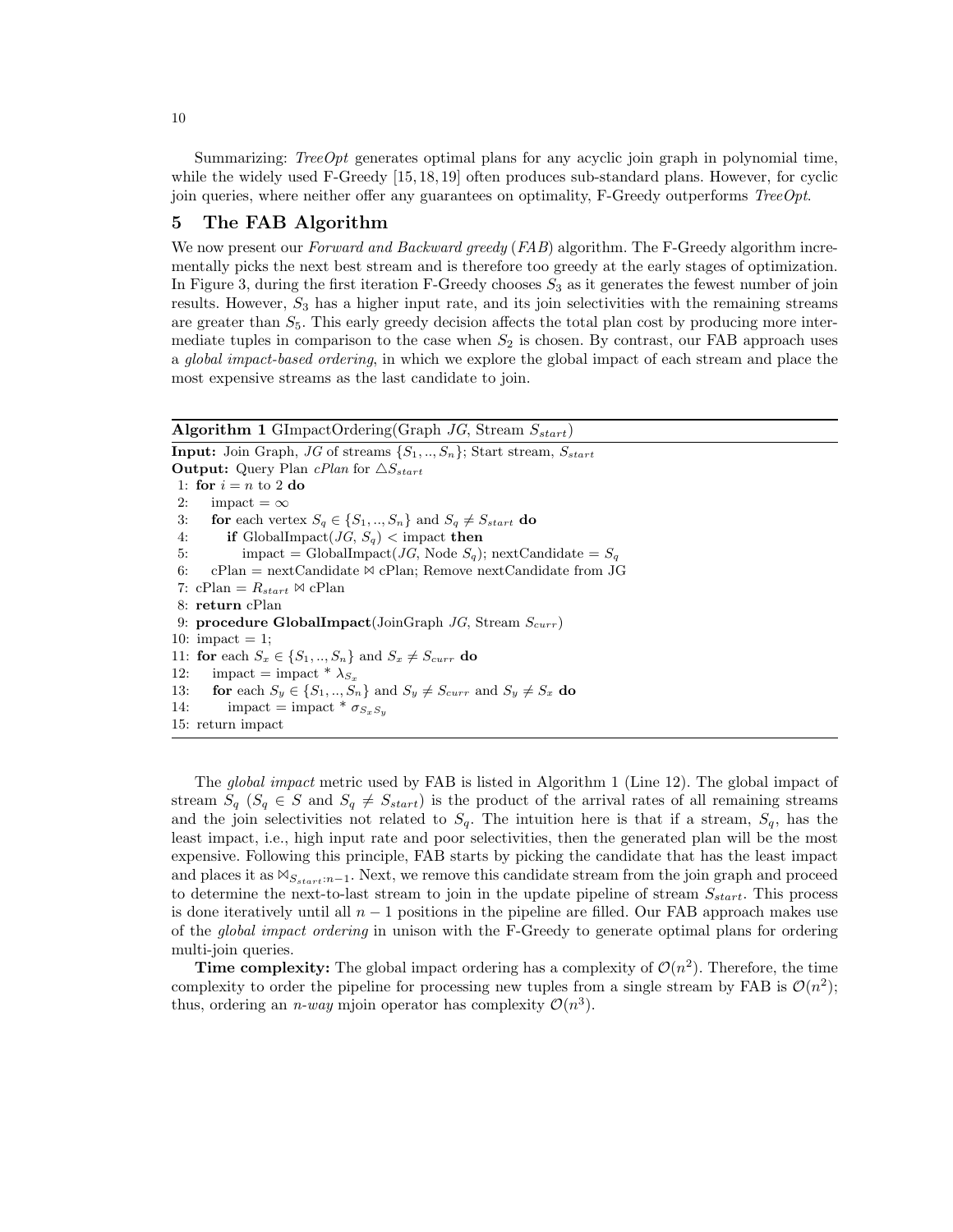

Fig. 8. Finding Optimal Join Ordering Through GImpactOrdering (as described in Algorithm 1)

**Example:** Consider Q1 and the processing of tuples from stream  $S_1$ . We compute the global impact of all remaining join participants. As in Figure 8, the candidate with the least impact is identified, e.g., the impact of  $S_4$  is  $\approx 300$  while that of  $S_3$  is  $\approx 11$ K and is therefore the last stream to be joined in  $S_1$ 's pipeline i.e.,  $\mathbb{N}_{S_1:4} = S_4$ . Iteratively, the resultant ordering is  $S_1 \bowtie S_5 \bowtie S_2 \bowtie S_3 \bowtie$  $S_4$  and generates  $\approx$  3629 intermediate tuples/sec. This is equivalent to the optimal plan generated by DMJoin. Recall in Section 3.2, F-Greedy returns a sub-standard plan that generates  $\approx 7212$ intermediate tuples/sec, which is 2 fold more expensive.

**Evaluation of the FAB Algorithm.** In Figure 9.b, the FAB approach has a higher likelihood of generating an optimal for the entire spectrum of queries than F-Greedy (Figure 9.b). However, FAB does not provide optimality guarantees as TreeOpt (Figure 7.b) for acyclic queries.



Fig. 9. FAB vs. DMJoin: (a) Plan Generation Time (b) % of Optimal Plans Generated by FAB

For acyclic join queries, FAB produces near-optimal plans with the upper quartile of the runs generating optimal plans (as in Figure 10.a). FAB is shown to generate plans that are at-most 1.25 fold more expensive in cost than those generated by DMJoin. Figure 10.b highlights similar trends in the upper quartile of runs when processing cyclic join queries. The most expensive plan in FAB are cyclic queries, which are at most 2 fold more expensive than those generated by DMJoin.

# 6 The Q-Aware Approach

Due to the NP-completeness of the query optimization problem no single algorithm can effectively and efficiently handle the entire spectrum of join queries. We therefore present our *query shape* aware approach (Q-Aware) that is sensitive to query shape. This approach has two steps. First we determine the shape of the join graph; next, based on the query shape, we choose the algorithm to generate an optimal or a good plan, as described in Table 6. An acyclic query is always ordered using TreeOpt as it is guaranteed to return an optimal plan. For cyclic queries, the approach uses the FAB technique to generate a good plan.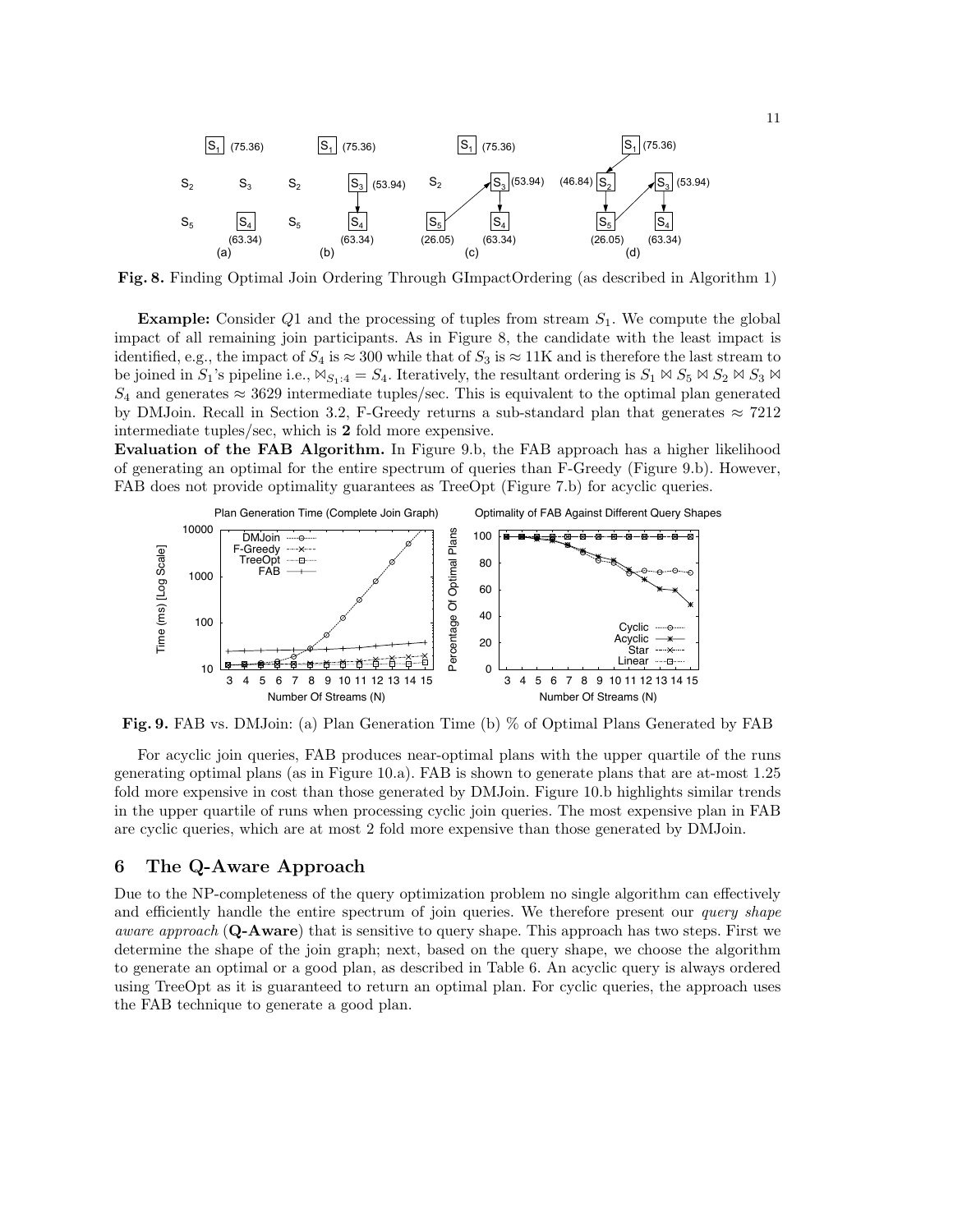

Fig. 10. FAB vs. DMJoin (Plan Cost Comparison): (a) Acyclic (b) Complete Table 2. Summarizing Q-Aware Approach

| Query (Join Graph) Shape Algorithm Complexity |            |                                                | Properties   |
|-----------------------------------------------|------------|------------------------------------------------|--------------|
| Linear                                        |            |                                                |              |
| Star                                          |            | TreeOpt $\left \mathcal{O}(n^2 log(n))\right $ | Optimal      |
| General-Acyclic                               |            |                                                |              |
| Cyclic                                        | <b>FAB</b> | $O(n^3)$                                       | Near-optimal |

**Time complexity:** For a join graph with n vertexes (streams) and  $e$  edges (selectivities) the time complexity to determine if a given join query has cycles is  $\mathcal{O}(n+e)$ . Since the number of edges is smaller than  $\mathcal{O}(n^3)$ , the time complexity of Q-Aware  $\mathcal{O}(n^3)$  for ordering an n-way mjoin.

# 7 Conclusion

Streaming environments require their query optimizers to support (1) re-optimization and migration techniques to keep up with fluctuating statistics, (2) have polynomial time complexity, (3) increase the probability of generating optimal plans, and in the worst case scenarios it must aim to generate a good plan, and (4) handle a diversity of query types. Motivated by this, we revisit the problem of continuous query optimization. We begin by experimentally studying the effectiveness of the state-of-the-art continuous query optimization techniques for different query shapes which confirms that these techniques generate sub-standard plans even for the simple problem of ordering acyclic queries. To tackle this deficiency, we extend the classical IK algorithm to the streaming context called TreeOpt. TreeOpt is a polynomial-time algorithm, and is superior to the greedy approach for general acyclic queries. For the harder problem of ordering cyclic graphs,  $TreeOpt$  is not be a viable alternative. Therefore, we introduce our FAB algorithm utilizes our *global impact ordering* technique. This approach increases the chances of finding an optimal plan as well as generating a less expensive plan when an optimal plan cannot be found in polynomial time. Lastly, we put forth our Q-Aware approach that generates optimal or near-optimal plans for any query shape in guaranteed polynomial time.

# Acknowledgement

This work is supported by the National Science Foundation (NSF) under Grant No. IIS-0633930, CRI-0551584 and IIS-0414567.

# References

1. Selinger, P.G., Astrahan, M.M., Chamberlin, D.D., Lorie, R.A., Price, T.G.: Access path selection in a relational database management system. In Bernstein, P.A., ed.: SIGMOD. (1979) 23–34